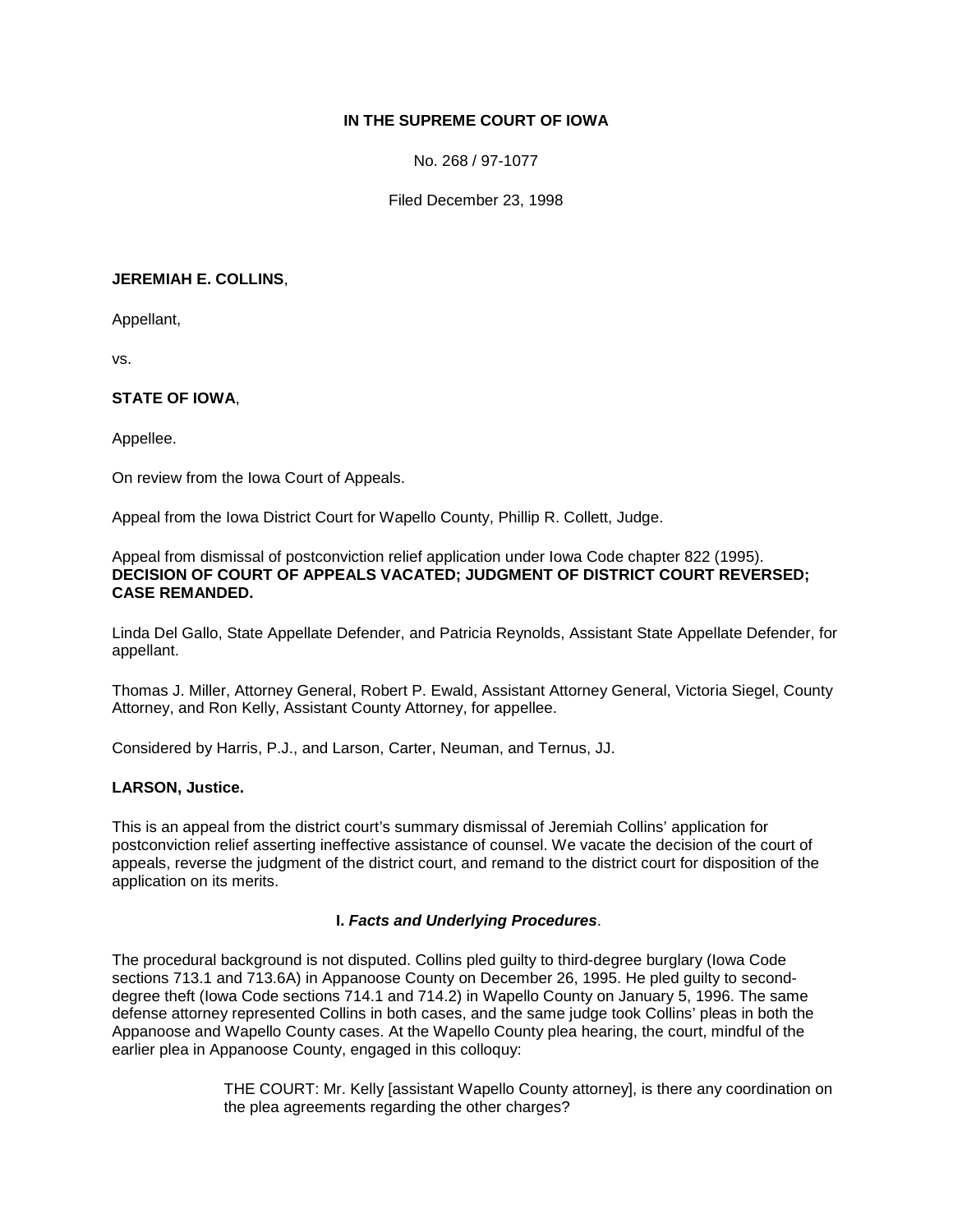MR. KELLY: None that I'm aware of, Your Honor, not part of the plea agreement anyway. I think he has hopes but [it has] not been [discussed] in the plea negotiations.

THE COURT: What is the plea agreement?

MR. KELLY: Just plead to the charge is the substance of the plea agreement.

THE COURT: Mr Neary?

MR. NEARY [Defense counsel]: That's correct, Your Honor, with the addition that there are other admissions made by the defendant regarding other burglaries that occurred in Wapello County or other counties and he's admitted to law enforcement officers, and *those wouldn't be prosecuted. Also that the sentencing here would be concurrent with that imposed in other counties*, expectation that the defendant will in fact be ordered or sentenced to a term of imprisonment.

MR. KELLY: *I have no objection with that if that's Mr. Neary's understanding. We had talked about earlier the chance of not filing further charges in any that he has admitted to. We won't file further charges*.

I guess it depends which sequence, which county goes first, but I have no objection to running ours concurrent if we're the last one or after the others. We may be the first for all I know.

THE COURT: This is not a Rule 9 plea, is it?

MR. KELLY: No.

MR. NEARY: No.

THE COURT: Mr. Collins, you've heard what your lawyer said and the county attorney said about the plea negotiations and agreement, did you not?

THE DEFENDANT: Yes, sir.

THE COURT: Is that also your understanding of the negotiations and agreement?

THE DEFENDANT: Yes.

(Emphasis added.)

Iowa Rule of Criminal Procedure 9 establishes procedures with respect to plea agreements. If a plea agreement has been reached, the court is to require the disclosure of the agreement at the time the plea is offered. Iowa R. Crim. P. 9(2). If the agreement is conditioned on the concurrence of the court, the court may immediately accept or reject the agreement, or the court may defer that decision until receipt of the presentence investigation report. *Id.*

If the plea agreement is conditioned on the court's acceptance and the court does accept it, the court shall inform the defendant that the agreement, or a more favorable disposition, will be embodied in the judgment. Iowa R. Crim. P. 9(3). If the court rejects the agreement, it is to so inform the parties and give the defendant an opportunity to withdraw his plea. The court shall advise the defendant that if he persists in pleading guilty, the ultimate disposition may be less favorable than that contemplated by the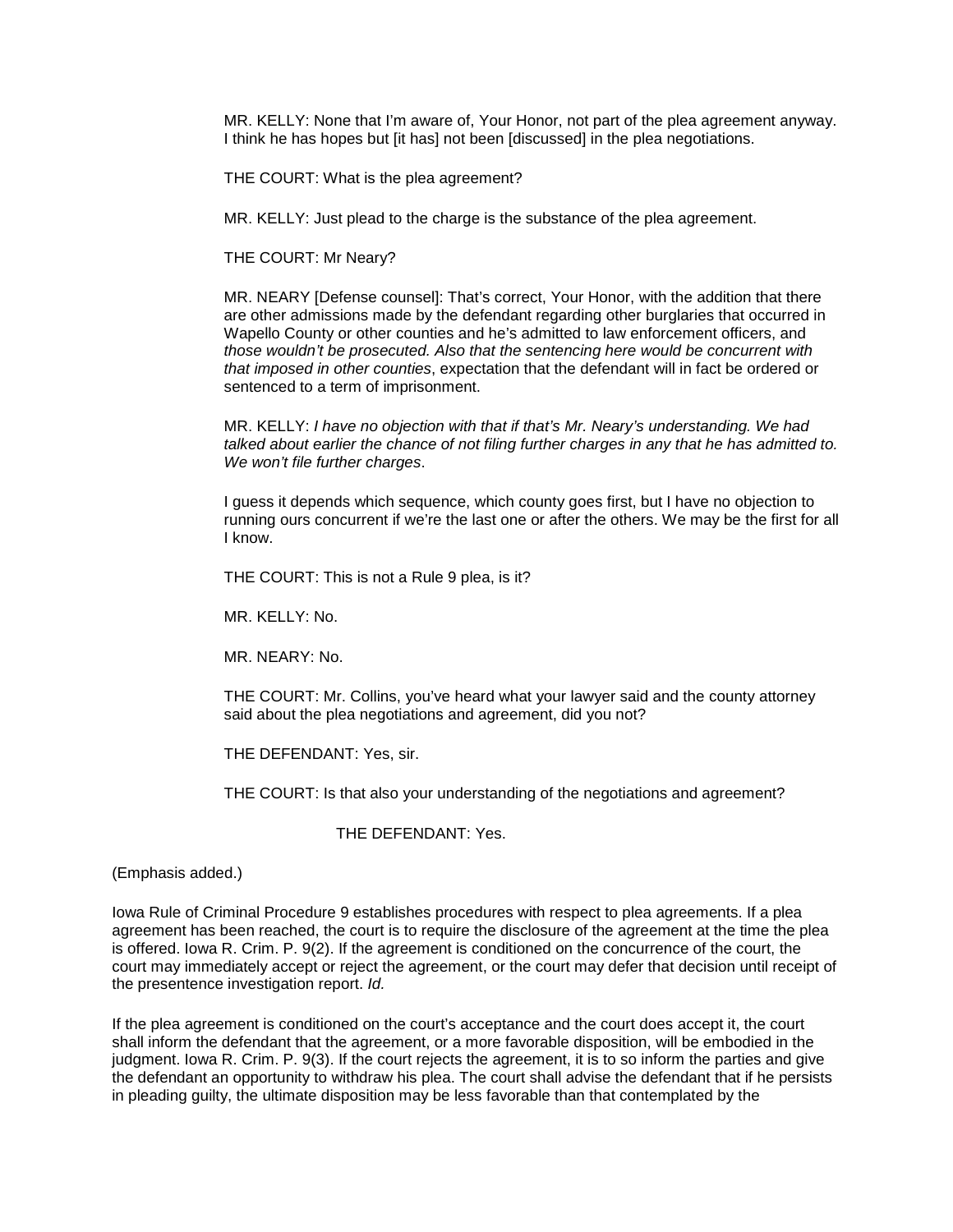agreement. Iowa R. Crim. P. 9(4). Rule 9 requires the defendant to be advised that a plea agreement does not bind the court.

At sentencing, Collins' lawyer again requested that the Appanoose and Wapello County sentences run concurrently, and the assistant county attorney said he did not object to concurrent sentences. The district court, however, ordered the sentences to run consecutively. The court advised Collins of his right to appeal the sentences within thirty days, but he did not appeal.

On November 17, 1996, Collins filed a pro se application for postconviction relief. He alleged the State violated a plea agreement that the sentences would run concurrently. He did not allege that his trial counsel was ineffective. On Collins' request, the court appointed an attorney to represent him in the postconviction proceeding. This lawyer, however, did not amend the application to claim ineffective assistance of trial counsel.

The State contended the plea agreement was not a "rule 9" plea that would be binding on the court, and in any event, Collins waived any objection by failing to file either a motion in arrest of judgment or an appeal. The State moved to dismiss Collins' application for postconviction relief, and the court granted it. Collins appealed, raising for the first time the issue of ineffective assistance of counsel. The court of appeals affirmed, concluding that Collins' trial counsel had not provided ineffective assistance because the transcript, the court believed, showed that Collins was aware that the court was not bound by any plea agreement.

# **II.** *Standard of Review.*

Ordinarily, we review a postconviction proceeding for errors at law. *Jones v. State*, 545 N.W.2d 313, 314 (Iowa 1996). However, we review ineffective-assistance-of-counsel claims under a de novo standard. *State v. Breuer*, 577 N.W.2d 41, 44 (Iowa 1998); *State v. Allison*, 576 N.W.2d 371, 373 (Iowa 1998). We review an ineffective-assistance-of-*postconviction*-counsel claim under a de novo standard of review as well. *Osborn v. State*, 573 N.W.2d 917, 920 (Iowa 1998); *State v. Smith*, 573 N.W.2d 14, 17 (Iowa 1997).

#### **III.** *The Principles Underlying Ineffective-Assistance Claims.*

Ineffective-assistance-of-counsel claims are generally based on the Sixth and Fourteenth Amendments of the United States Constitution, and article 1, section 10 of the Iowa Constitution, guaranteeing criminal defendants effective assistance of counsel. *See Strickland v. Washington*, 466 U.S. 668, 685, 104 S. Ct. 2052, 2063, 80 L. Ed. 2d 674, 691 (1984); *State v. Hopkins*, 576 N.W.2d 374, 378 (Iowa 1998). Defendants have a right to effective counsel in postconviction proceedings as well. *Dunbar v. State*, 515 N.W.2d 12, 14 (Iowa 1994) (noting that, although it is not a constitutional right, the statutory right to postconviction counsel implies a right to *effective* counsel).

To prevail, Collins must prove that his counsel failed in an essential duty and that prejudice resulted. *State v. McPhillips*, 580 N.W.2d 748, 754 (Iowa 1998); *see also Dunbar*, 515 N.W.2d at 15 (competency standards are same for trial counsel and any subsequent counsel) (citing *Schertz v. State*, 380 N.W.2d 404, 412 (Iowa 1985)). Collins has the burden to show his counsel was ineffective by a preponderance of the evidence. *State v. Allen*, 565 N.W.2d 333, 336 (Iowa 1997). In resolving an ineffective-assistance claim,

> [t]he ultimate test is whether under the entire record and totality of the circumstances counsel's performance was within the normal range of competency. *Meier v. State*, 337 N.W.2d 204, 206 (Iowa 1983). Improvident trial strategy, miscalculated tactics, or mistakes in judgment do not necessarily amount to ineffective assistance of counsel. *Jones* [*v. State*], 479 N.W.2d [265,] 272 [(Iowa 1991)]. The petitioner must overcome a strong presumption of counsel's competence, and a postconviction applicant has the burden to prove by a preponderance of the evidence that counsel was ineffective.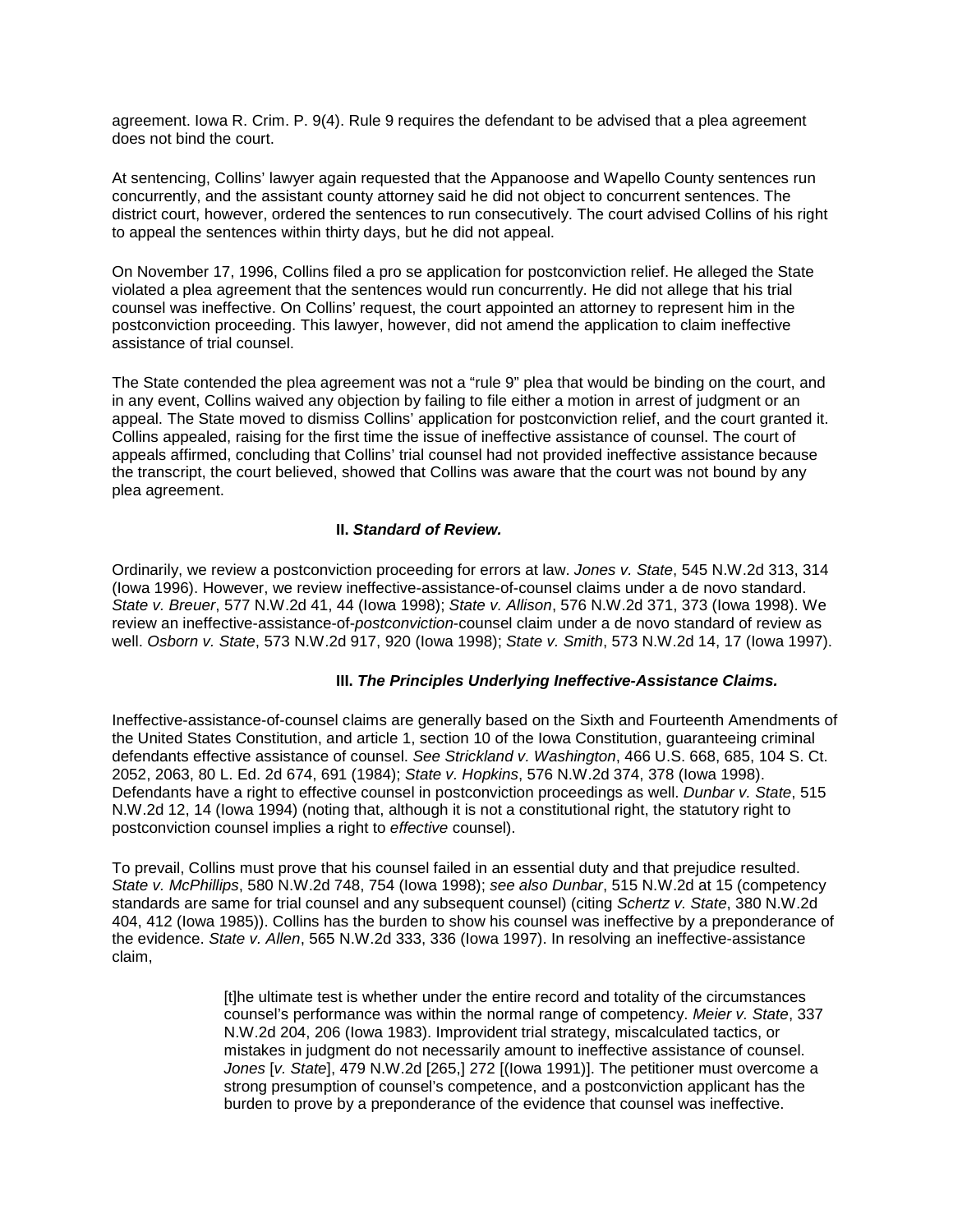*Strickland v. Washington*, 466 U.S. 668, 689, 104 S. Ct. 2052, 2065, 80 L. Ed. 2d 674, 694-95 (1984); *Jones*, 479 N.W.2d at 272.

*Osborn*, 573 N.W.2d at 922*.*

To establish prejudice, Collins must show

"there is a 'reasonable probability that, but for counsel's unprofessional errors, the result of the proceeding would have been different.'" [*State* v.] *Bugely*, 562 N.W.2d [173,] 178 [(Iowa 1997)] (quoting *Gering v. State*, 382 N.W.2d 151, 153 (Iowa 1986)). A "'reasonable probability is a probability sufficient to undermine confidence in the outcome' of the defendant's trial." *Id.* (quoting *State v. Kraus*, 397 N.W.2d 671, 673 (Iowa 1986)). Our ultimate concern is with "the fundamental fairness of the proceeding whose result is being challenged." *Strickland*, 466 U.S. at 696, 104 S. Ct. at 2069, 80 L. Ed. 2d at 699.

*Id.*

#### **IV.** *The Merits*.

The court here inquired whether "this is . . . a *rule 9* plea" (emphasis added), and both attorneys said it was not. The court, however, obviously believed there was a plea agreement because it asked the attorneys to detail it for him. The attorneys' responses to the court's inquiry show there was some type of agreement. When the court asked for details, the prosecuting attorney stated that the defendant would "[j]ust plead to charge . . . ." However, defense counsel stated that other offenses "wouldn't be prosecuted ... [and] that the sentencing here would be concurrent with that imposed in other counties." The prosecutor said, "I have no objection with that."

Collins was not informed on the record that a plea agreement would not be binding on the court. The only inquiry that might have signaled that information to Collins was the court's inquiry whether it was a "rule 9" plea, to which the attorneys responded "no." When the attorneys told the court it was not a "rule 9" plea, they likely meant that the plea was not conditioned on the court's approval. However, there is no indication that Collins understood the significance of the legal terminology used by the court and the attorneys. Collins did not appeal the alleged failure to incorporate the plea agreement in the sentence, so he is limited to a possible remedy under postconviction relief, Iowa Code ch. 822.

A defendant relying on postconviction relief should raise all grounds for relief in an original, supplemental, or amended application. Iowa Code § 822.8. The court may grant either party's motion for summary judgment if there is no genuine issue of material fact. Iowa Code § 822.6. Although Collins did not raise an ineffective-assistance claim in his postconviction relief application, that is not necessarily fatal. He claims that his postconviction counsel was ineffective for failing to allege it by amending his pro se application. *Postconviction* counsel's ineffectiveness may constitute sufficient reason for not raising the issue. *Jones*, 545 N.W.2d at 314 ("Ineffective assistance of postconviction counsel can provide 'sufficient reason' under Iowa Code section 822.8 . . . for a successive postconviction application raising new issues.") (citing *Sims v. State*, 295 N.W.2d 420, 422-23 (Iowa 1980)); *see Osborn*, 573 N.W.2d at 921 (ineffective assistance of *appellate* counsel may excuse failure to raise the issue of ineffective assistance of *trial* counsel in original postconviction relief proceeding) (citing *Jones*, 479 N.W.2d at 271; *Collins v. State*, 477 N.W.2d 374, 376 (Iowa 1991)).

Collins contends his postconviction counsel's ineffectiveness constitutes sufficient grounds to excuse his failure to file an ineffective-assistance-of-trial-counsel claim on direct appeal. Under the record in this case, it does not appear that the guilty-plea proceeding complied with the procedures under rule 9. Whether other evidence might be introduced to show substantial compliance with the rule and whether Collins' trial lawyer was ineffective for failing to appeal will require evidence, including testimony by Collins' trial attorney.